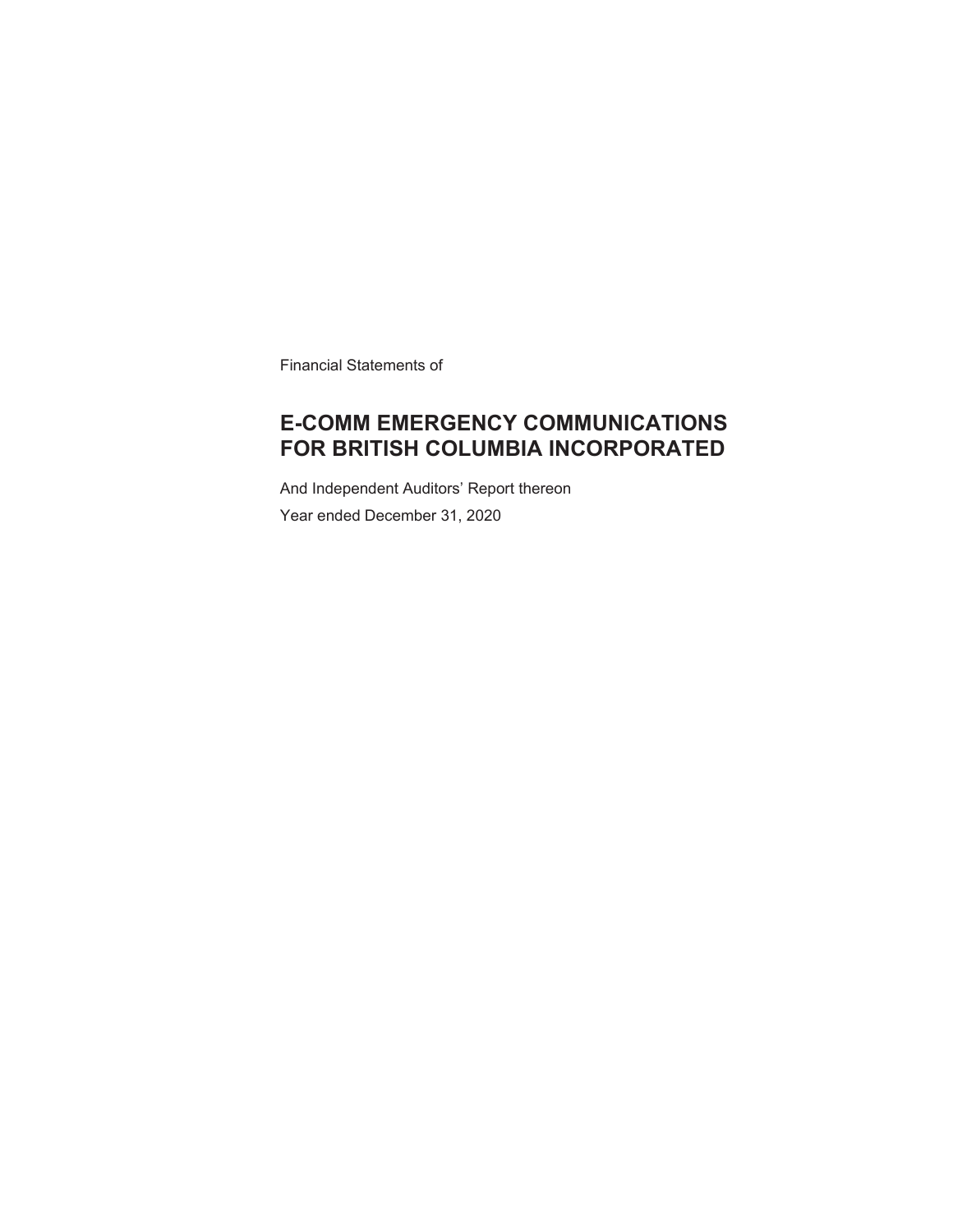

KPMG LLP PO Box 10426 777 Dunsmuir Street Vancouver BC V7Y 1K3 Canada Telephone (604) 691-3000 Fax (604) 691-3031

### **INDEPENDENT AUDITORS' REPORT**

To the Shareholders of E-Comm Emergency Communications for British Columbia Incorporated

### *Opinion*

We have audited the financial statements of E-Comm Emergency Communications for British Columbia Incorporated (the "Entity"), which comprise:

- the statement of financial position as at December 31, 2020;
- the statement of operations and net assets (deficit) for the year then ended;
- the statement of cash flows for the year then ended; and
- notes to the financial statements, including a summary of significant accounting policies

(hereinafter referred to as the "financial statements").

In our opinion, the accompanying financial statements present fairly, in all material respects, the financial position of the Entity as at December 31, 2020, and its results of operations and its cash flows for the year then ended in accordance with Canadian accounting standards for not-for-profit organizations.

#### *Basis for Opinion*

We conducted our audit in accordance with Canadian generally accepted auditing standards. Our responsibilities under those standards are further described in the "*Auditors' Responsibilities for the Audit of the Financial Statements*" section of our auditors' report.

We are independent of the Entity in accordance with the ethical requirements that are relevant to our audit of the financial statements in Canada and we have fulfilled our other ethical responsibilities in accordance with these requirements.

We believe that the audit evidence we have obtained is sufficient and appropriate to provide a basis for our opinion.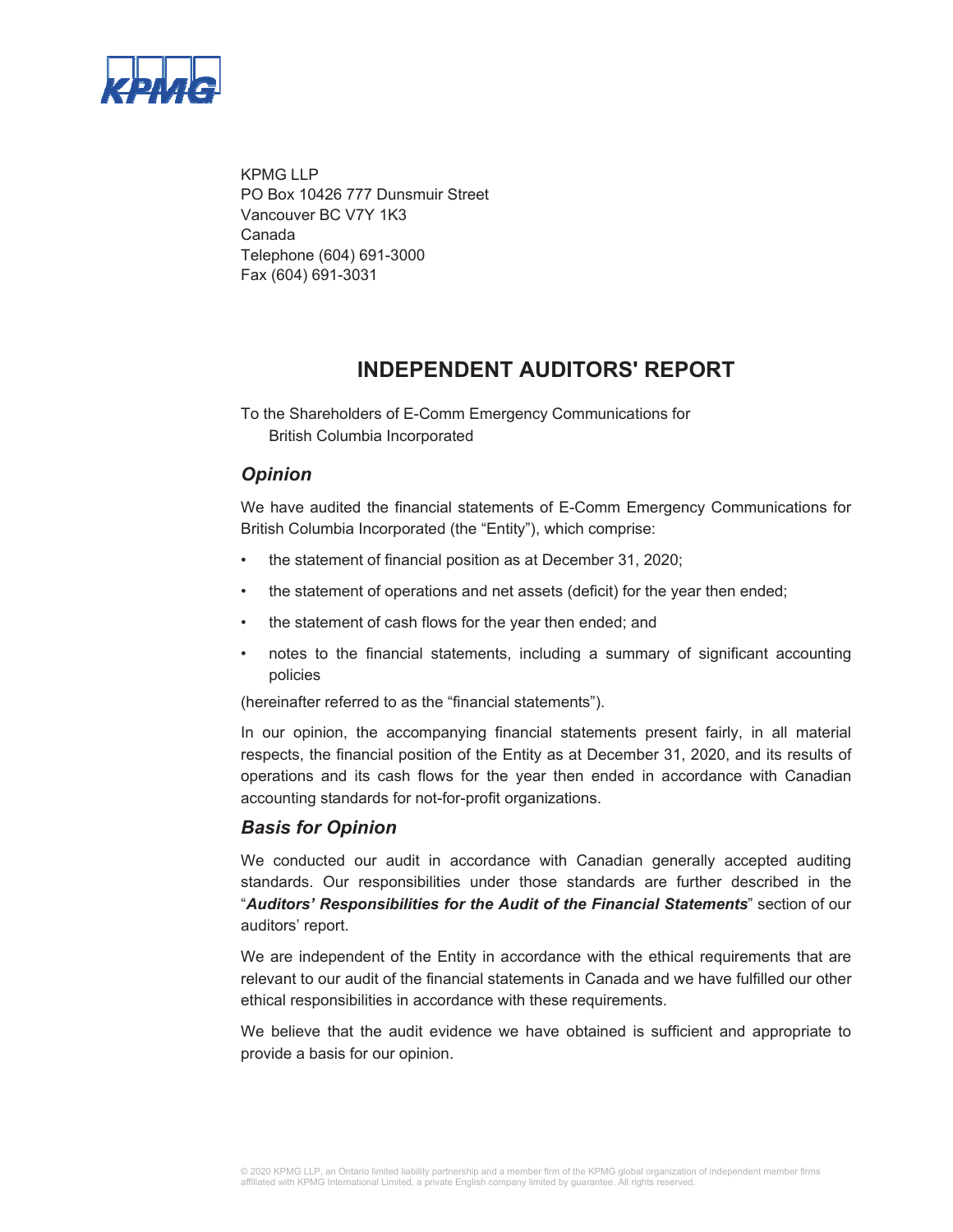

### *Responsibilities of Management and Those Charged with Governance for the Financial Statements*

Management is responsible for the preparation and fair presentation of the financial statements in accordance with Canadian accounting standards for not-for-profit organization, and for such internal control as management determines is necessary to enable the preparation of financial statements that are free from material misstatement, whether due to fraud or error.

In preparing the financial statements, management is responsible for assessing the Entity's ability to continue as a going concern, disclosing as applicable, matters related to going concern and using the going concern basis of accounting unless management either intends to liquidate the Entity or to cease operations, or has no realistic alternative but to do so.

Those charged with governance are responsible for overseeing the Entity's financial reporting process.

### *Auditors' Responsibilities for the Audit of the Financial Statements*

Our objectives are to obtain reasonable assurance about whether the financial statements as a whole are free from material misstatement, whether due to fraud or error, and to issue an auditors' report that includes our opinion.

Reasonable assurance is a high level of assurance, but is not a guarantee that an audit conducted in accordance with Canadian generally accepted auditing standards will always detect a material misstatement when it exists.

Misstatements can arise from fraud or error and are considered material if, individually or in the aggregate, they could reasonably be expected to influence the economic decisions of users taken on the basis of the financial statements.

As part of an audit in accordance with Canadian generally accepted auditing standards, we exercise professional judgment and maintain professional skepticism throughout the audit.

We also:

Identify and assess the risks of material misstatement of the financial statements, whether due to fraud or error, design and perform audit procedures responsive to those risks, and obtain audit evidence that is sufficient and appropriate to provide a basis for our opinion.

The risk of not detecting a material misstatement resulting from fraud is higher than for one resulting from error, as fraud may involve collusion, forgery, intentional omissions, misrepresentations, or the override of internal control.

Obtain an understanding of internal control relevant to the audit in order to design audit procedures that are appropriate in the circumstances, but not for the purpose of expressing an opinion on the effectiveness of the Entity's internal control.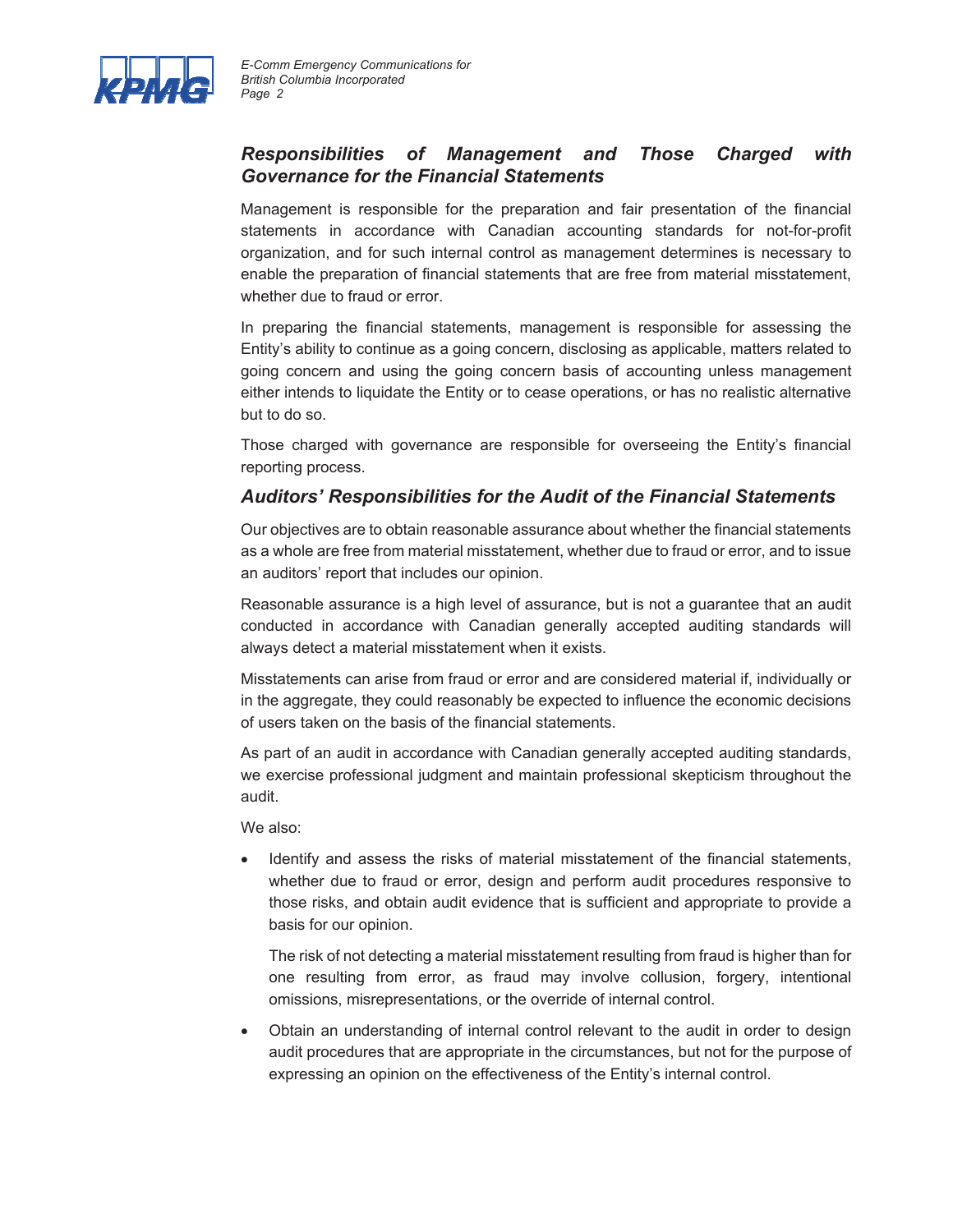

- Evaluate the appropriateness of accounting policies used and the reasonableness of accounting estimates and related disclosures made by management.
- Conclude on the appropriateness of management's use of the going concern basis of accounting and, based on the audit evidence obtained, whether a material uncertainty exists related to events or conditions that may cast significant doubt on the Entity's ability to continue as a going concern. If we conclude that a material uncertainty exists, we are required to draw attention in our auditors' report to the related disclosures in the financial statements or, if such disclosures are inadequate, to modify our opinion. Our conclusions are based on the audit evidence obtained up to the date of our auditors' report. However, future events or conditions may cause the Entity to cease to continue as a going concern.
- Evaluate the overall presentation, structure and content of the financial statements, including the disclosures, and whether the financial statements represent the underlying transactions and events in a manner that achieves fair presentation.
- Communicate with those charged with governance regarding, among other matters, the planned scope and timing of the audit and significant audit findings, including any significant deficiencies in internal control that we identify during our audit.

 $KPMG$  11P

Chartered Professional Accountants

Vancouver, Canada May 6, 2021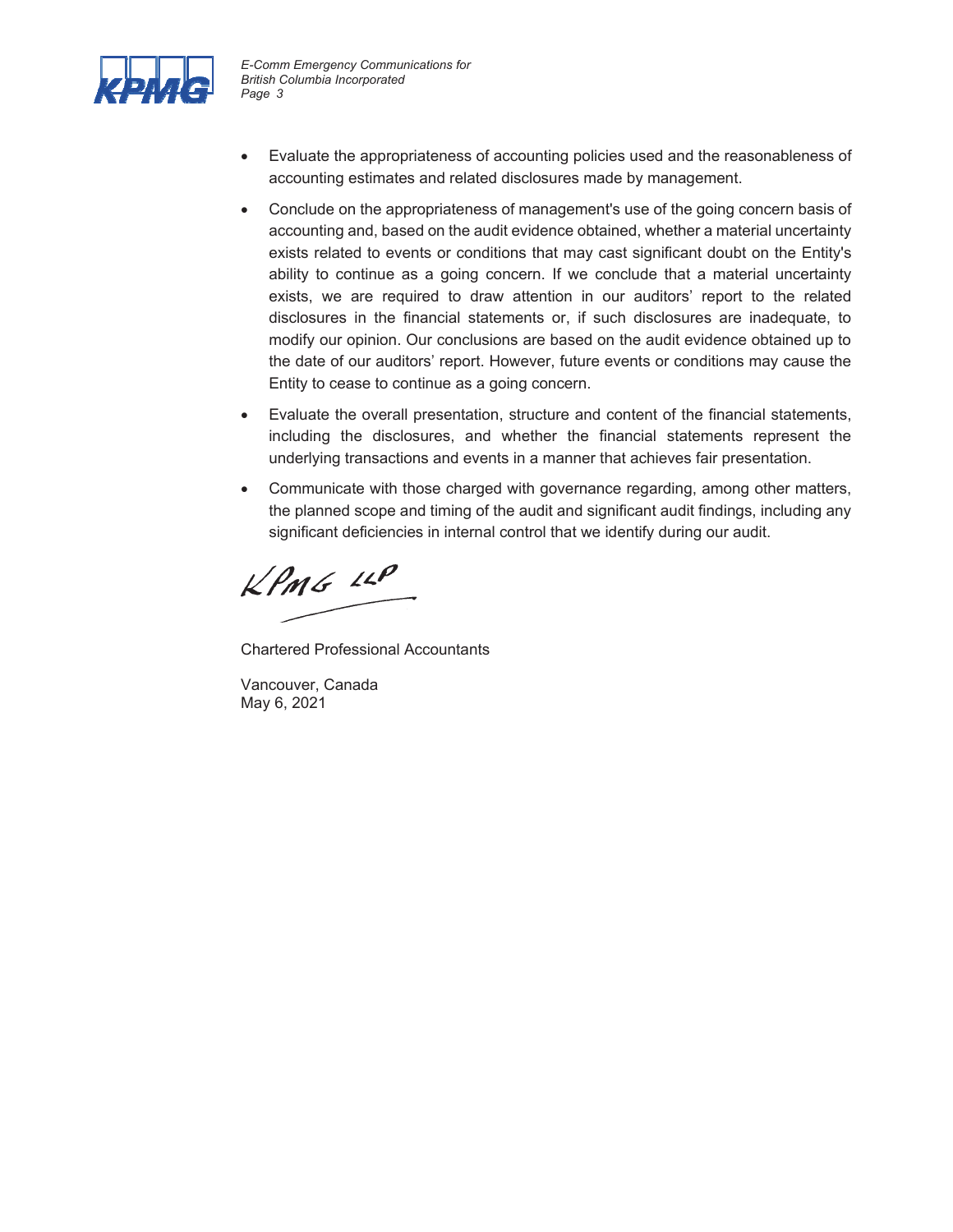Statement of Financial Position

December 31, 2020, with comparative information for 2019

|                                                         | 2020              | 2019              |
|---------------------------------------------------------|-------------------|-------------------|
| <b>Assets</b>                                           |                   |                   |
| Current assets:                                         |                   |                   |
| Cash and cash equivalents                               | \$<br>13,954,167  | \$<br>16,254,126  |
| Accounts receivable (note 4)                            | 5,280,525         | 8,002,820         |
| Prepaid expenses                                        | 2,225,529         | 1,617,339         |
| Investment in direct finance leases receivable (note 6) | 5,443,415         | 5,422,176         |
|                                                         | 26,903,636        | 31,296,461        |
| Investment in PRIMECorp (note 2(a))                     | 1                 | 1                 |
| Debt reserve fund (note 3)                              | 2,477,914         | 2,427,953         |
| Long-term prepaid land lease                            | 1,919,192         | 1,944,445         |
| Long-term portion of prepaid expenses                   | 1,718,903         | 1,452,903         |
| Long-term receivable for decommissioned assets (note 5) | 58,514            | 83,922            |
| Long-term portion of investment in direct finance       |                   |                   |
| leases receivable (note 6)                              | 21,008,065        | 23,982,248        |
| Tangible capital assets (note 7)                        | 48,834,616        | 53,825,307        |
|                                                         |                   |                   |
|                                                         | \$<br>102,920,841 | \$<br>115,013,240 |
| Liabilities and Net Assets (Deficiency)                 |                   |                   |
| <b>Current liabilities:</b>                             |                   |                   |
| Accounts payable and accrued liabilities (note 8)       | \$<br>28,165,618  | \$<br>24,831,874  |
| Deferred revenue                                        | 11,457            | 95,435            |
| Accrued interest payable (note 9)                       | 1,066,497         | 1,066,497         |
| Current portion of long-term debt (note 9)              | 12,833,223        | 14,023,940        |
| Other liabilities (note 10)                             | 12,333,771        | 12,886,698        |
|                                                         | 54,410,566        | 52,904,444        |
| Long-term debt (note 9)                                 | 47,104,885        | 59,783,235        |
| Asset retirement obligation (note 11)                   | 1,825,449         | 1,802,764         |
| <b>Total liabilities</b>                                | 103,340,900       | 114,490,443       |
| Net assets (deficiency):                                |                   |                   |
| Share capital (note 12)                                 | 550               | 540               |
| Unrestricted net assets (deficit)                       | (420, 609)        | 522,257           |
|                                                         | (420, 059)        | 522,797           |
| Contingency (note 3)                                    |                   |                   |
| Commitments (note 14)                                   |                   |                   |
|                                                         | \$<br>102,920,841 | \$<br>115,013,240 |

See accompanying notes to financial statements.

Approved on behalf of the Board:

 $1/20$ Director Director (1) Director (1) Director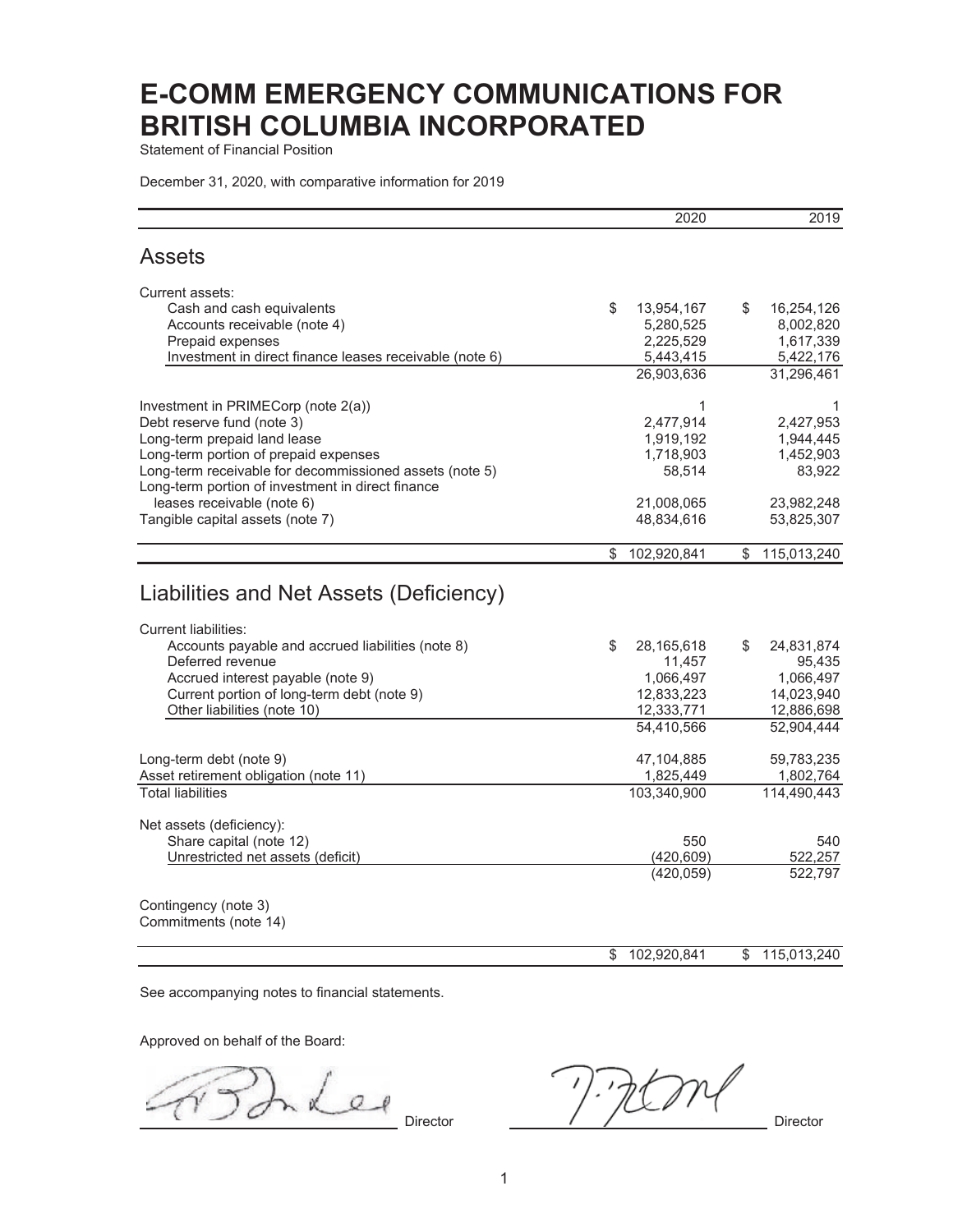Statement of Operations and Net Assets (Deficit)

Year ended December 31, 2020, with comparative information for 2019

|                                                                | 2020             | 2019             |
|----------------------------------------------------------------|------------------|------------------|
| Revenue:                                                       |                  |                  |
| Radio system                                                   | \$<br>15,481,905 | \$<br>14,608,999 |
| Consolidated dispatch and 9-1-1 call taking system             | 47,859,618       | 45,283,584       |
| Contract service fees and miscellaneous revenue                | 7,575,459        | 7,424,118        |
| CAD system                                                     | 1,591,580        | 1,455,141        |
| Records management system                                      | 1,010,324        | 978,981          |
| Financing revenue from direct finance leases                   | 650,979          | 712,699          |
| Tenant recoveries rental                                       | 522,780          | 417,760          |
| Interest income                                                | 5,101,022        | 4,592,554        |
|                                                                | 79,793,667       | 75,473,836       |
| Direct operating expenses:                                     |                  |                  |
| Salaries and benefits                                          | 57,316,965       | 54,013,630       |
| Maintenance and technology                                     | 5,243,892        | 4,744,232        |
| Premises                                                       | 4,178,990        | 3,877,911        |
| Professional fees                                              | 982,913          | 1,050,551        |
| Employee related                                               | 1,040,841        | 1,335,416        |
| Office supplies and communication                              | 854,228          | 841,672          |
| Other                                                          | 316,119          | 577,227          |
|                                                                | 69,933,948       | 66,440,639       |
| Other (income) expenses:                                       |                  |                  |
| Amortization of tangible capital assets and prepaid land lease | 6,217,168        | 6,121,195        |
| Amortization of deferred financing costs                       | 154,873          | 150,890          |
| Interest on long-term debt                                     | 4,421,759        | 4,151,638        |
| Accretion of asset retirement obligation (note 11)             | 42,564           | 73,574           |
| Loss (gain) on disposal of equipment                           | (16, 671)        | 14,522           |
| Gain on decommissioning of site lease (note 11)                | (17, 108)        | (18, 733)        |
|                                                                | 10,802,585       | 10,493,086       |
|                                                                | 80,736,533       | 76,933,725       |
| Deficiency of revenue over expenses                            | (942, 866)       | (1,459,889)      |
| Unrestricted net assets, beginning of year                     | 522,257          | 1,982,146        |
| Unrestricted net assets (deficit), end of year                 | \$<br>(420, 609) | \$<br>522,257    |

See accompanying notes to financial statements.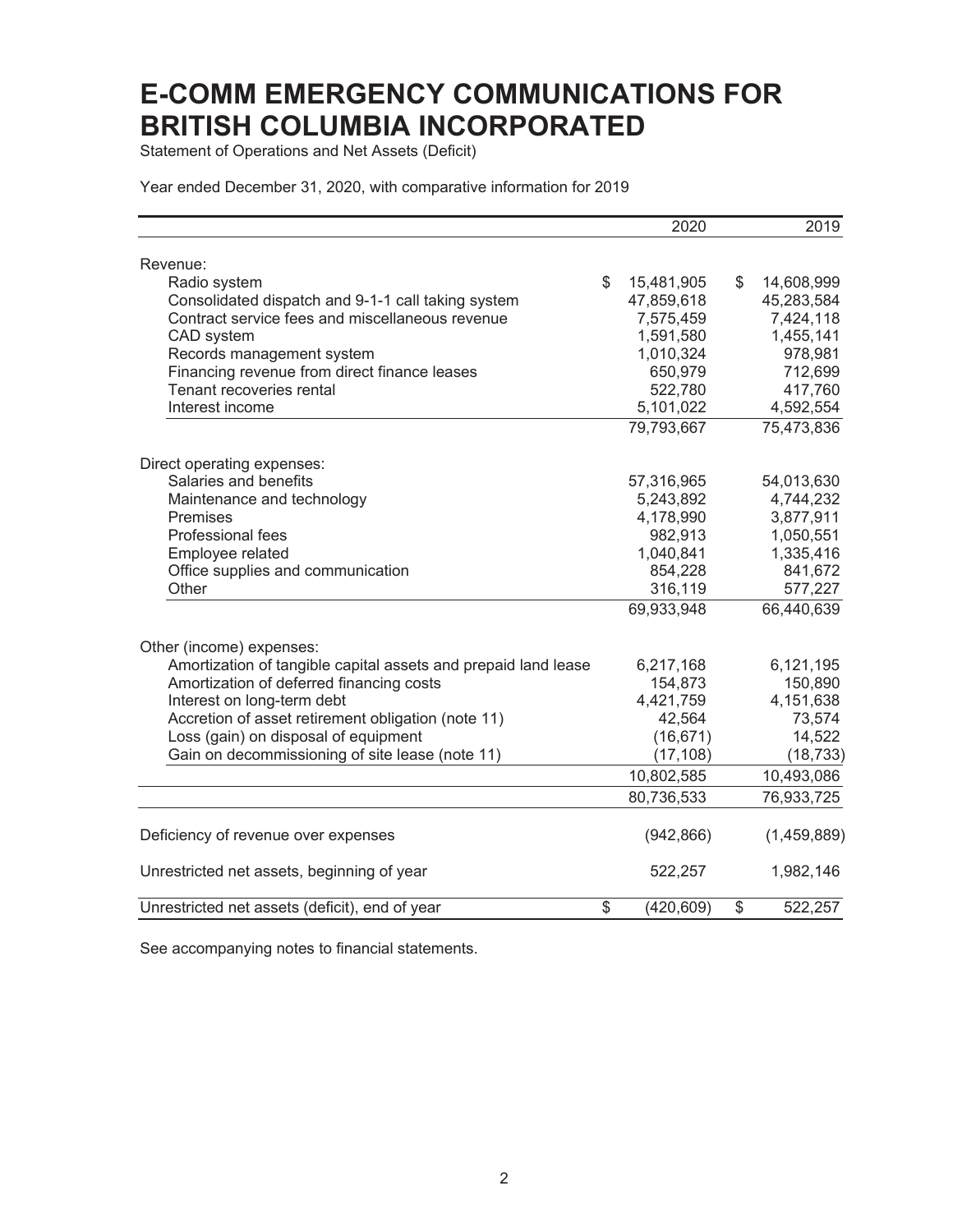Statement of Cash Flows

Year ended December 31, 2020, with comparative information for 2019

|                                                         | 2020             | 2019              |
|---------------------------------------------------------|------------------|-------------------|
| Cash provided by (used in):                             |                  |                   |
| Operating:                                              |                  |                   |
| Deficiency of revenue over expenses                     | \$<br>(942, 866) | \$<br>(1,459,889) |
| Items not involving cash:                               |                  |                   |
| Amortization of tangible capital assets                 | 6,191,915        | 6,095,943         |
| Amortization of prepaid land lease                      | 25,253           | 25,252            |
| Accretion of asset retirement obligation                | 42,564           | 73,574            |
| Gain on decommissioning of site lease                   | (17, 108)        | (18, 733)         |
| Adjustment due to revaluation of ARO                    | (16, 125)        | (649, 979)        |
| Additions to ARO for new site lease                     | 22,145           | 24,997            |
| Amortization of deferred financing costs                | 154,873          | 150,890           |
| Interest earned on debt reserve fund                    | (49, 961)        | (50, 362)         |
| Interest earned on investment in                        |                  |                   |
| direct finance leases receivable                        | (650, 979)       | (712, 699)        |
| Loss (gain) on disposal of equipment                    | (16, 671)        | 14,522            |
| Expenditures on asset retirement obligation             | (8, 791)         | (31, 615)         |
| Changes in non-cash operating items:                    |                  |                   |
| Accounts receivable and long term receivables           | 2,747,703        | (5,734,656)       |
| Prepaid expenses                                        | (874, 190)       | 754,033           |
| Costs recoverable from future billings                  |                  |                   |
| Accounts payable, accrued liabilities and               |                  |                   |
| interest payable                                        | 3,333,744        | 8,832,036         |
| Deferred revenue                                        | (83, 978)        | (76, 993)         |
| Other liabilities                                       | (552, 927)       | 1,099,989         |
|                                                         | 9,304,601        | 8,336,310         |
| Financing:                                              |                  |                   |
| Proceeds from long-term debt                            |                  | 25,245,000        |
| Proceeds from issuance of share capital                 | 10               | 10                |
| Repayment of long-term debt                             | (14, 023, 940)   | (17, 277, 031)    |
|                                                         | (14,023,930)     | 7,967,979         |
|                                                         |                  |                   |
| Investing:                                              |                  |                   |
| Acquisition and construction of tangible capital assets | (1, 184, 553)    | (4,974,191)       |
| Payments received on direct finance leases receivable   | 7,256,189        | 6,476,585         |
| Acquisition of assets for direct finance leases         | (3,652,266)      | (5,538,030)       |
|                                                         | 2,419,370        | (4,035,636)       |
| Increase (decrease) in cash and cash equivalents        | (2, 299, 959)    | 12,268,653        |
| Cash and cash equivalents, beginning of year            | 16,254,126       | 3,985,473         |
| Cash and cash equivalents, end of year                  | \$<br>13,954,167 | \$<br>16,254,126  |

See accompanying notes to financial statements.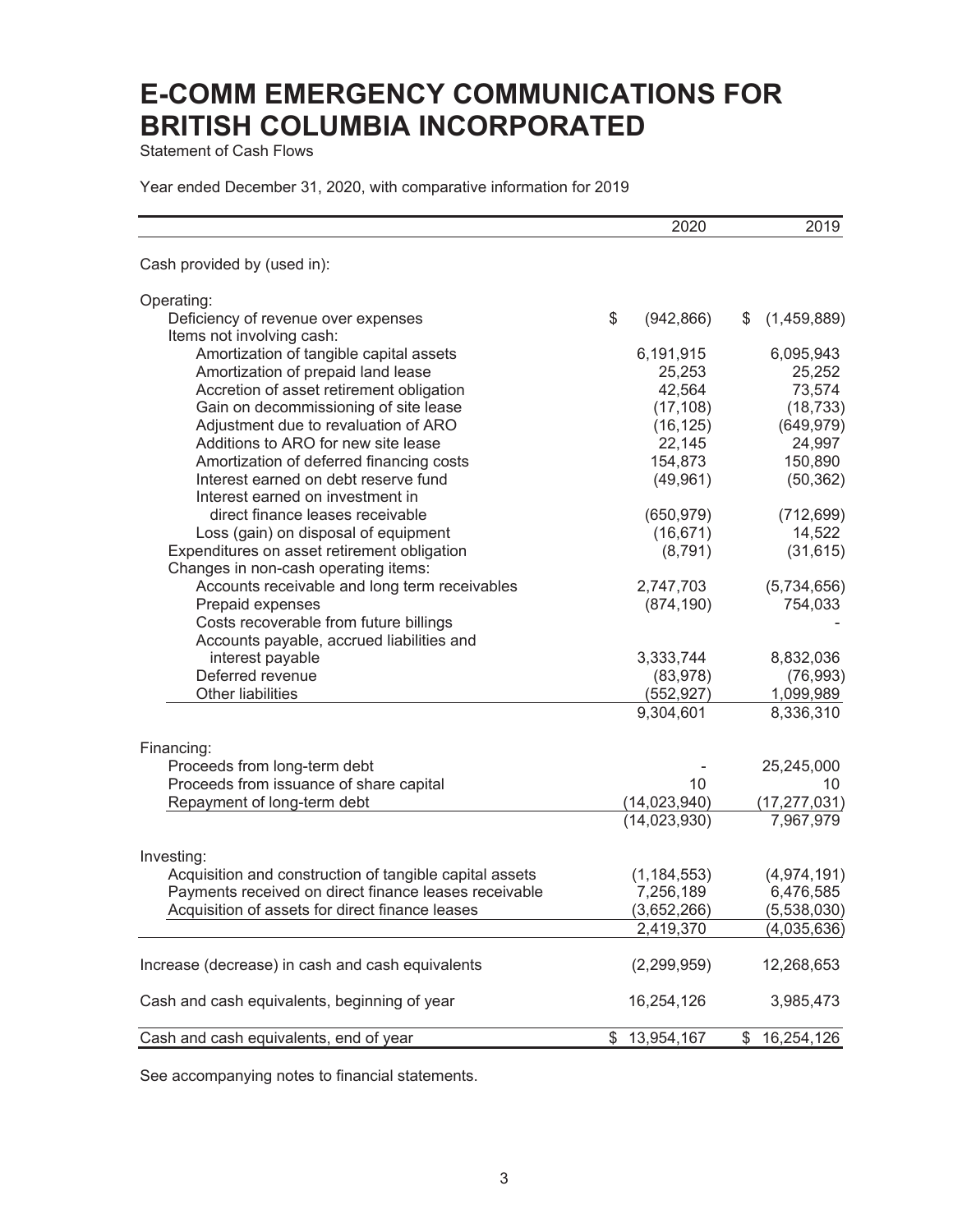Notes to Financial Statements

Year ended December 31, 2020

#### **1. Operations:**

E-Comm Emergency Communications for British Columbia Incorporated (the "Corporation") was created in 1997 under legislation known as the Emergency Communications Corporations Act. On September 22, 1997, the Corporation was incorporated under the Business Corporations Act (British Columbia).

The Corporation provides centralized emergency communications and related public safety and public service to municipalities, regional districts, the provincial and federal governments and their agencies, and emergency service organizations throughout British Columbia. Primary services are provided to shareholder members of the Corporation pursuant to the Members' Agreement, and to the Royal Canadian Mounted Police ("RCMP") pursuant to a Special User Agreement.

The Corporation is exempt from income tax under the Income Tax Act.

In 2020, the COVID-19 outbreak was declared a pandemic by the World Health Organization. This pandemic has had an impact to the Corporation's business, specifically financially as it relates to decreases to certain operating expenditures; however, due to the essential nature of the Corporation's services, there has not been an impact to the Corporation's revenues and cashflow as a result of this pandemic. The situation is dynamic and the ultimate duration and magnitude of the impact on the economy and the Corporation are not determinable.

#### **2. Significant accounting policies:**

These financial statements have been prepared in accordance with Canadian Accounting, Standards for Not-for-Profit Organizations and incorporate the following significant accounting policies:

(a) Basis of presentation:

In March 2003, the Corporation established Police Records Information Management Environment Incorporated ("PRIMECorp"), a wholly-owned company, to ensure that the records management system and computer aided dispatch system are delivered and consistent in all police agencies throughout British Columbia. As the operations are controlled by the Province of British Columbia, Minister of Public Safety and Solicitor General, the net assets and operations of PRIMECorp have not been included in these financial statements.

(b) Revenue recognition:

Revenue from the provision of services is recognized in the period that the services are provided through operating activities or the consumption of tangible capital assets over their useful lives, irrespective of the period in which the service is billed. The Members' Agreement specifies the manner in which members are obligated to pay for services rendered by the Corporation. Finance income related to direct-financing type leases is recognized in a manner that produces a constant rate of return over the terms of the leases. Amounts received for future services are deferred until the service is provided.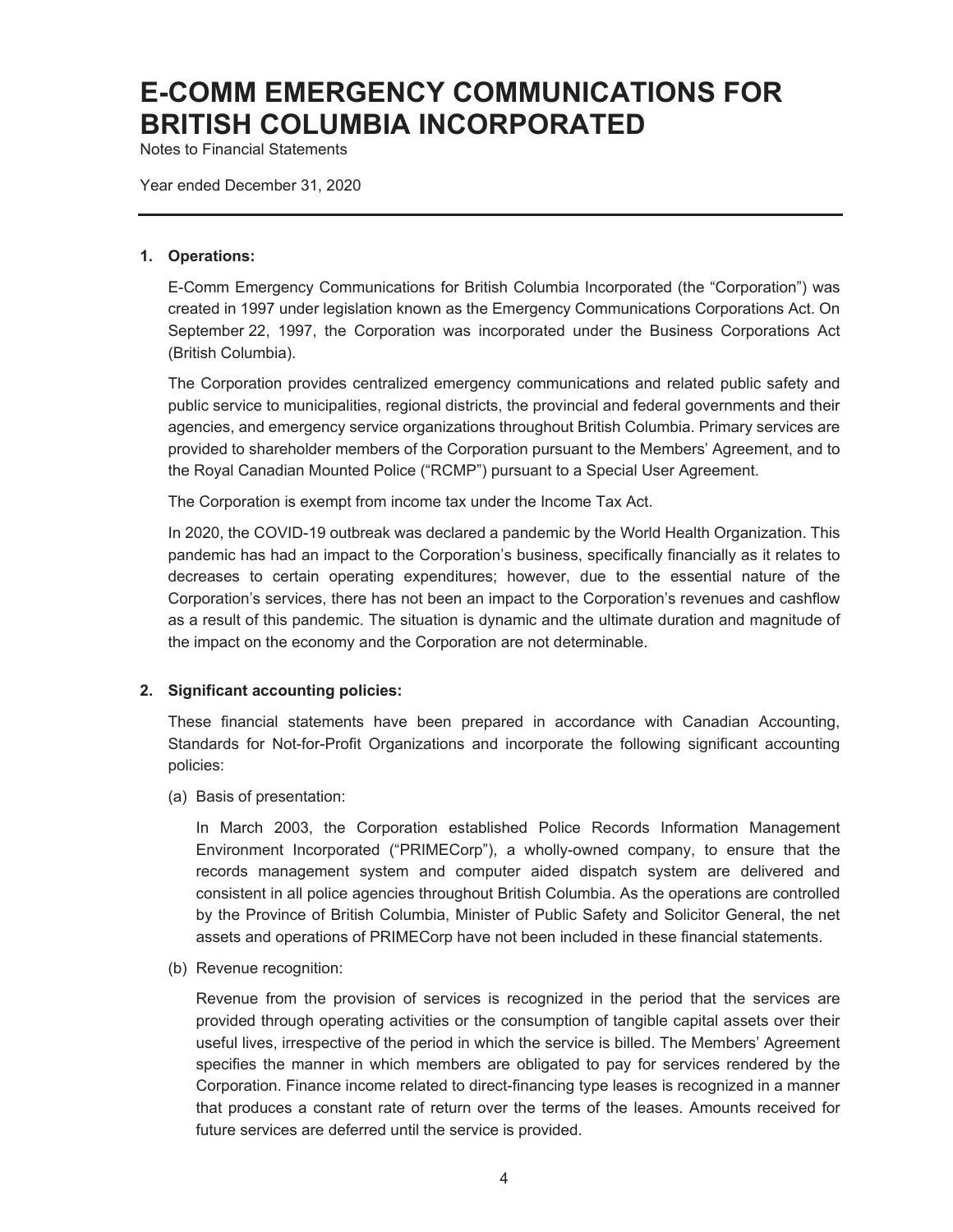Notes to Financial Statements (continued)

Year ended December 31, 2020

#### **2. Significant accounting policies (continued):**

(c) Cash and cash equivalents:

Cash and cash equivalents consist of cash on hand, cash held in banks and term deposits maturing within 90-days from the date of acquisition, net of bank overdrafts, if any.

(d) Costs recoverable through future billings:

Costs recoverable through future billings represent services provided through the utilization of tangible capital assets, the cost of which is recoverable through future payments in accordance with the Members' Agreement.

(e) Prepaid land lease:

The land on which the Corporation's building is located has been leased from the City of Vancouver for a period of 99-years commencing 1999. The prepaid amount is being amortized, and recovered through billings, over the term of the lease.

(f) Tangible capital assets:

Tangible capital assets are stated at cost, net of accumulated amortization. Interest costs directly attributable to major projects are capitalized and, commencing at project completion, are amortized over the estimated life of the underlying assets.

Amortization begins when assets are put into use and is provided on a straight-line basis over the estimated useful lives of the assets as follows:

| Asset                                      | Rate                       |
|--------------------------------------------|----------------------------|
|                                            |                            |
| <b>Building</b>                            | 40.0 years                 |
| Furniture, fixtures and building equipment | 3.0 years to 25.0 years    |
| Radio                                      | 5.0 years to 20.5 years    |
| Dispatch consoles and voice systems        | 7.0 years to 10.0 years    |
| Records management system - Fire           | 5.0 years to 10.0 years    |
| Computer aided dispatch - Fire             | 5.0 years to 10.0 years    |
| User equipment                             | 7.5 years to 12.5 years    |
| Leasehold improvements                     | Over the term of the lease |
|                                            |                            |

The Corporation reviews its tangible capital assets for impairment whenever events or changes in circumstances indicate that the tangible capital asset no longer contributes to the Corporation's ability to provide services, or that the value of future economic benefits or service potential associated with the asset is less than its carrying amount. If such condition exists, an impairment loss is measured and recorded in the statement of operations at the amount by which the carrying amount of the tangible capital asset exceeds its fair value or replacement cost.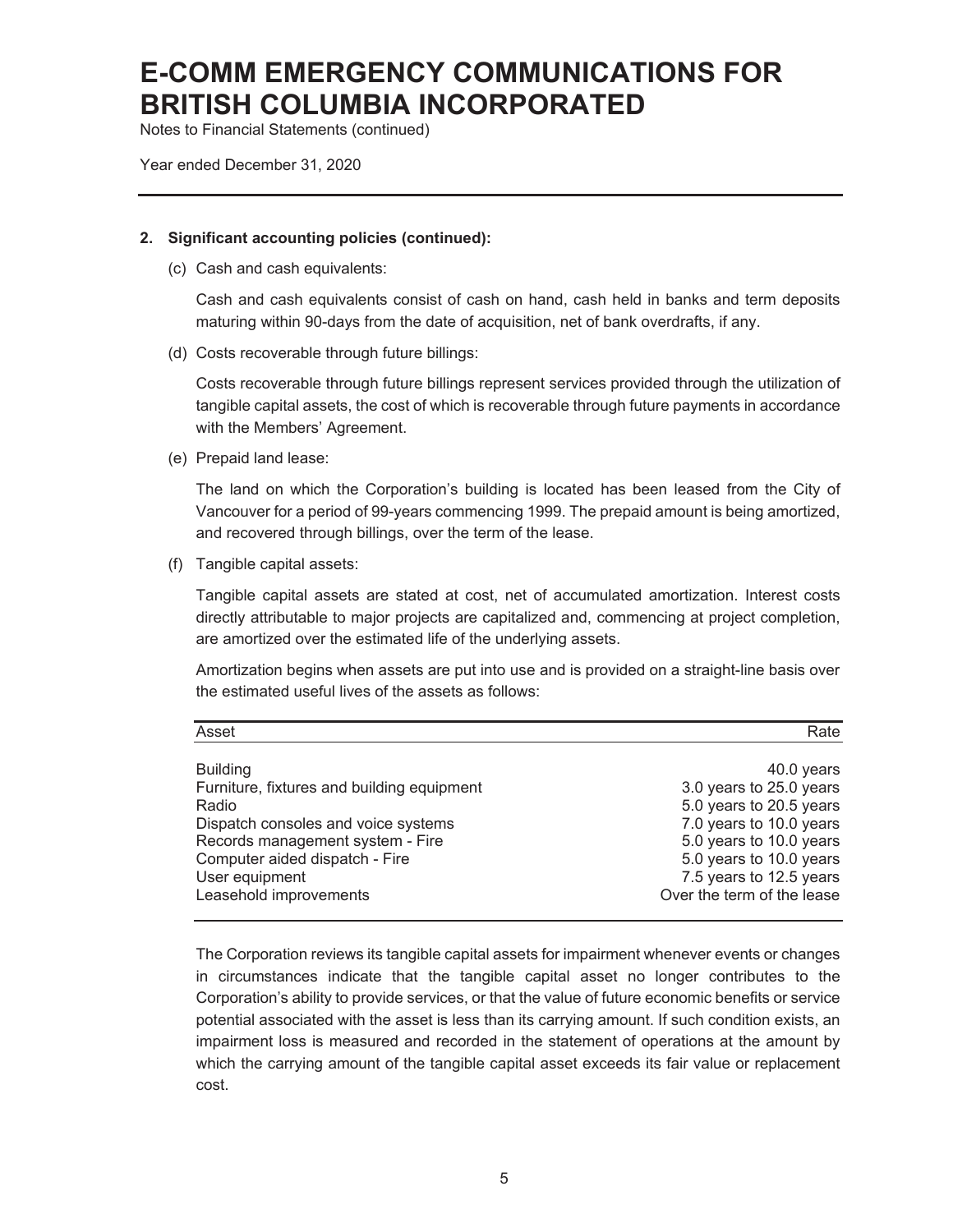Notes to Financial Statements (continued)

Year ended December 31, 2020

#### **2. Significant accounting policies (continued):**

(g) Asset retirement obligations:

The Corporation recognizes the liability for an asset retirement obligation that results from acquisition, construction, development or normal operations in the year in which it is incurred and when a reasonable estimate of fair value can be made. The amount recognized is the best estimate of the expenditure required to settle the present obligation. The corresponding cost is capitalized as part of the related asset and is amortized over the asset's useful life. In subsequent years, the liability is adjusted for changes resulting from the passage of time and revisions to either the timing or the amount of the original estimate of the undiscounted cash flows. The accretion of the liability to its fair value as a result of the passage of time is charged to earnings while changes resulting from the revisions to either the timing or the amount of the original estimate of the undiscounted cash flows are accounted for as part of the carrying amount of the related long-lived asset.

(h) Financial instruments:

Financial instruments are recorded at fair value on initial recognition. Freestanding derivative instruments that are not in a qualifying hedging relationship and equity instruments that are quoted in an active market are subsequently measured at fair value. All other financial instruments are subsequently measured at cost or amortized cost, unless management has elected to carry the instruments at fair value. The Corporation does not hold any financial instruments that it is required to carry at fair value nor has not elected to carry any financial instruments at fair value.

The Corporation's financial instruments carried at amortized cost include cash and cash equivalents, accounts receivable, debt reserve fund, costs recoverable from future billings, accounts payable and accrued liabilities, and long-term debt.

Transaction costs incurred on the acquisition of financial instruments measured subsequently at fair value are expensed as incurred. All other financial instruments are adjusted by transaction costs incurred on acquisition and financing costs. These costs are amortized using the effective interest rate method.

Financial assets carried at cost or amortized cost are assessed for impairment on an annual basis at the end of the fiscal year if there are indicators of impairment. If there is an indication of impairment, the Corporation determines if there is a significant adverse change in the expected amount or timing of future cash flows from the financial asset. If there is a significant adverse change in the expected cash flows, the carrying value of the financial asset is reduced to the highest of the present value of the expected cash flows, the amount that could be realized from selling the financial asset or the amount the Corporation expects to realize by exercising its right to any collateral. If events and circumstances reverse in a future period, an impairment loss will be reversed to the extent of the improvement, not exceeding the initial impairment charge.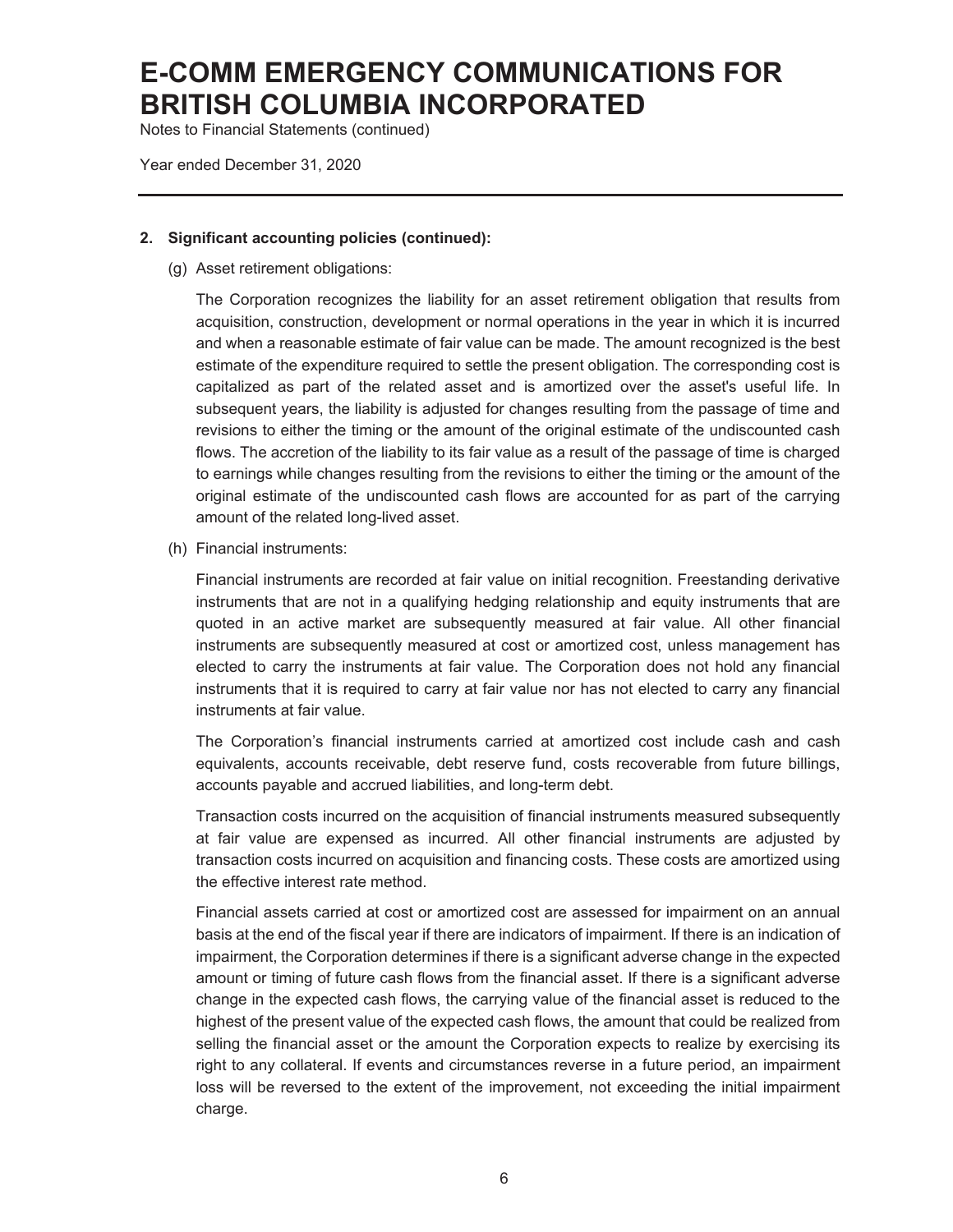Notes to Financial Statements (continued)

Year ended December 31, 2020

#### **2. Significant accounting policies (continued):**

(i) Related party transactions:

Transactions with related parties are in the normal course of operations and are recorded at the agreed upon exchange amount. Contractual arrangements and service agreements with related parties are subject to the Corporation's tendering and proposal processes.

(j) Employee future benefits:

The Corporation participates in a multi-employer defined benefits pension plan. Defined contribution plan accounting is applied to this plan because the actuary does not attribute the deficit or surplus of the plan to specific employers. The pension expense associated with this plan is equal to the Corporation's contributions during the reporting period.

(k) Measurement uncertainty:

The preparation of financial statements requires management to make estimates and assumptions that affect the reported amounts of assets and liabilities and disclosure of contingent assets and liabilities at the date of financial statements. Significant areas requiring the use of management estimates relate to the measurement of asset retirement obligations. Actual results could differ from those estimates.

#### **3. Debt reserve fund and contingency:**

The Corporation is required to maintain 1% of the initial borrowings through the Municipal Finance Authority of British Columbia ("MFA") in a debt reserve fund administered by the MFA. The original amount is presented together with interest earned on the reserve fund investments.

Demand notes in the aggregate amount of \$11,484,274 (2019 - \$11,484,274) are also provided by the Corporation to the MFA as a requirement of the borrowings. The debt agreement with the MFA provides that if at any time the scheduled payments provided for in the agreement are not sufficient to meet the MFA's obligations in respect to such borrowing, the deficiency becomes the joint and several liability of the Corporation and all other participants to the agreement through the MFA. The Corporation is similarly liable on a contingent basis for the debt of other entities secured through the MFA. These contingent demand loans are not recorded in the Corporation's financial statements as they are not likely to be paid.

If at any time the Corporation does not have sufficient funds to meet payments due on its obligations, the payments shall be made from the debt reserve fund. The amounts due to the Corporation from the debt reserve fund are repaid to the Corporation when the respective loan agreements mature. There were no additions to the debt reserve fund during the year (2019 - \$255,000). Interest earned on the debt reserve fund at 2.06% per annum (2019 - 2.37%) amounts to \$49,961 (2019 - \$50,362).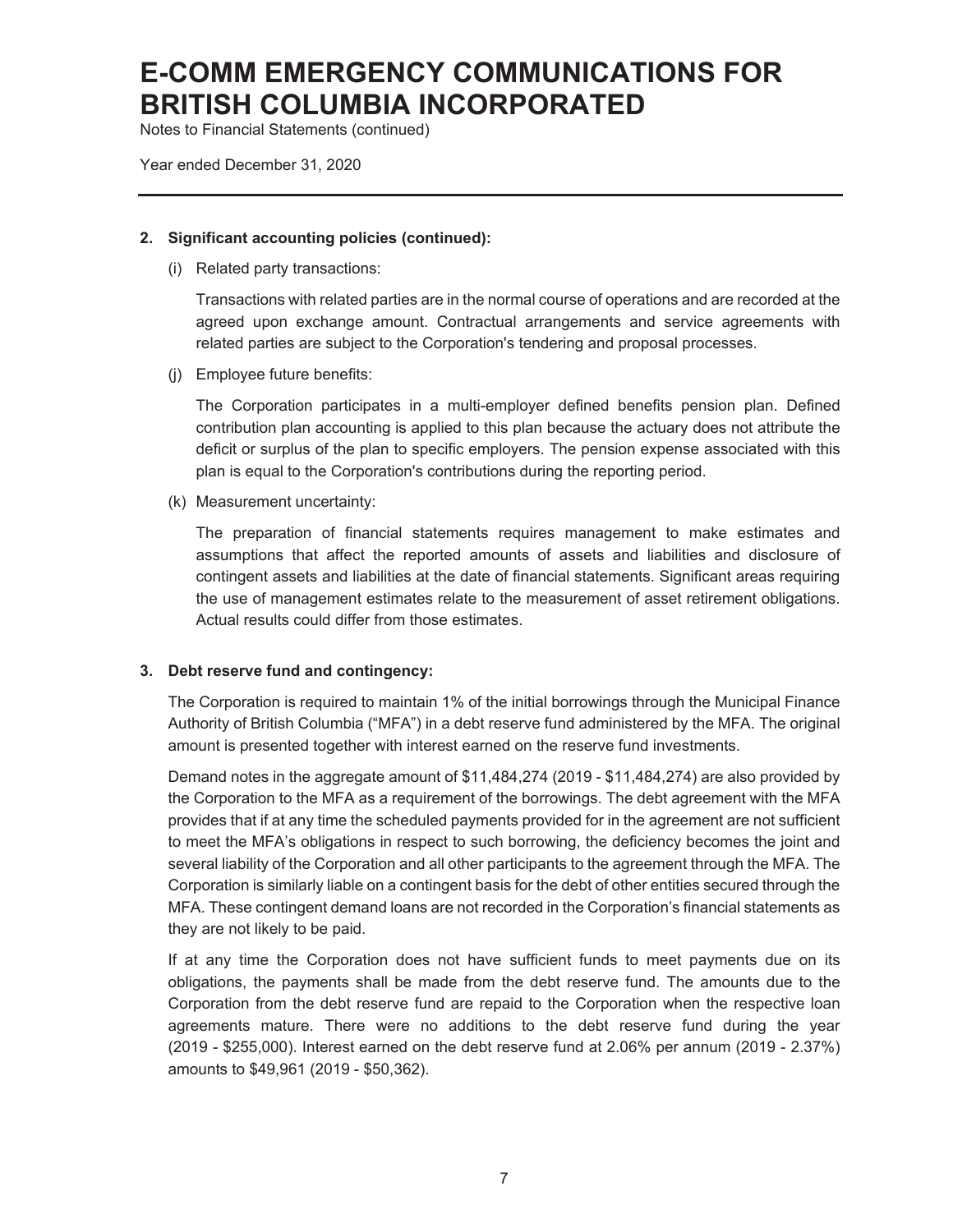Notes to Financial Statements (continued)

Year ended December 31, 2020

#### **4. Accounts receivable:**

|                                                                                                                |    | 2020                                           | 2019                                         |
|----------------------------------------------------------------------------------------------------------------|----|------------------------------------------------|----------------------------------------------|
| Dispatch and 9-1-1 call taking levies<br>Radio levies<br>Technology support services fees<br>Other receivables | \$ | 2,739,461<br>1,042,223<br>1,293,238<br>205,603 | 4,594,832<br>1,920,820<br>850,090<br>637,078 |
|                                                                                                                | S  | 5,280,525                                      | 8,002,820                                    |

#### **5. Long-term receivable for decommissioned assets:**

|                      |    | 2020   |   | 2019    |
|----------------------|----|--------|---|---------|
| Microwave Network    | \$ | 83,922 | S | 101,931 |
| Less current portion |    | 25,408 |   | 18,009  |
|                      | S  | 58,514 |   | 83,922  |

The current portion of receivable for decommissioned assets is recorded in accounts receivable.

The long-term receivable for decommissioned assets relates to the Microwave Network. The Microwave Network was comprised of three rings that were used to connect the Corporation's radio sites to each other and to the central voice radio network switch housed in the Corporation's main building. The rings were replaced in 2012 and the original microwave backbone system was taken out of service. As the unamortized capital cost of the original system is recoverable from all committed agencies, the carrying value at the out-of-service date has been reclassified to a long-term receivable to be recovered through future billings. The receivable was initially recorded at fair value using the discounted cash flow model and subsequently recorded at amortized cost.

#### **6. Investment in direct finance leases receivable:**

|                                                |   | 2020       |   | 2019       |
|------------------------------------------------|---|------------|---|------------|
|                                                |   |            |   |            |
| User equipment lease receivable (a)            | S | 25,117,409 | S | 28,010,467 |
| Computer aided dispatch lease receivable (b)   |   | 48,537     |   | 245,247    |
| Remote dispatch equipment lease receivable (c) |   | 1,285,534  |   | 1,148,710  |
|                                                |   | 26,451,480 |   | 29,404,424 |
| Less current portion                           |   | 5,443,415  |   | 5,422,176  |
|                                                |   | 21,008,065 |   | 23,982,248 |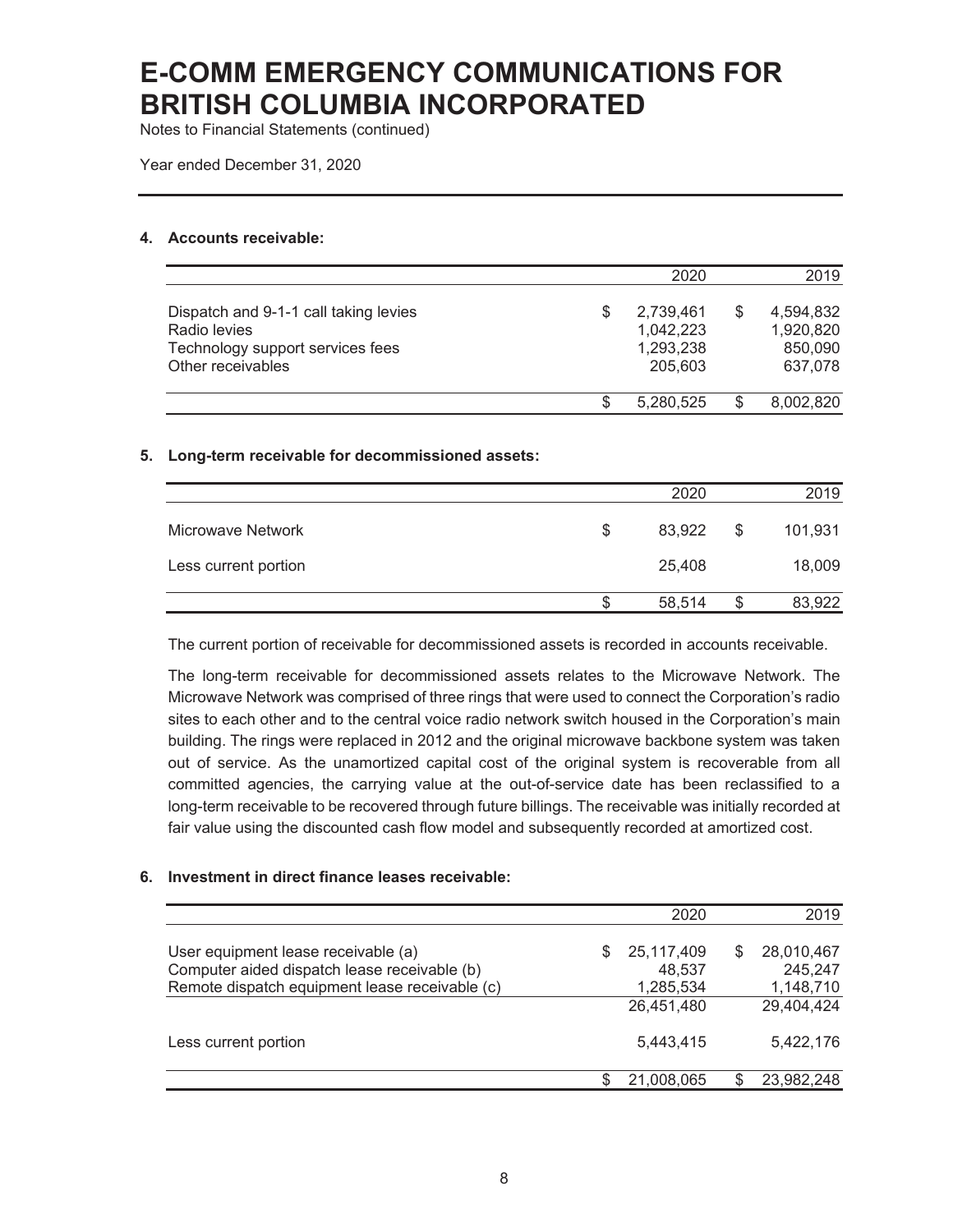Notes to Financial Statements (continued)

Year ended December 31, 2020

#### **6. Investment in direct finance leases receivable (continued):**

(a) Specific user agencies lease user equipment from the Corporation under 7.5-year direct finance leases. The leases bear imputed interest of \$2,853,420 in aggregate (2019 - \$3,517,510) at a rate of 2.24% to 4.65%. The future minimum payments, excluding financing costs, due from the user agencies are as follows:

| 2021       | \$<br>5,247,778 |
|------------|-----------------|
| 2022       | 5,211,583       |
| 2023       | 5,149,207       |
| 2024       | 5,109,214       |
| 2025       | 3,024,437       |
| Thereafter | 1,375,190       |
|            |                 |
|            | \$25,117,409    |

(b) Specific user agencies lease computer aided dispatch user equipment from the Corporation under 5-year direct finance leases. The leases bear imputed interest of \$2,858 in aggregate (2019 - \$8,616) at a rate of 0.95% to 1.45%. The future minimum payments, excluding financing costs, due from the user agencies over the remaining term are as follows:

| 2021<br>2022<br>2023 | \$<br>20,177<br>14,180<br>14,180 |
|----------------------|----------------------------------|
|                      | \$<br>48,537                     |

(c) Specific user agencies lease remote dispatch equipment from the Corporation under 10-year direct finance leases. The leases bear imputed interest of \$182,300 in aggregate (2019 - \$169,780) at a rate of 2.24% to 2.85%. The future minimum payments, excluding financing costs, due from the remote dispatch agencies are as follows:

| 2021       | \$ | 175,480   |
|------------|----|-----------|
| 2022       |    | 175,480   |
| 2023       |    | 173,810   |
| 2024       |    | 169,980   |
| 2025       |    | 167,390   |
| Thereafter |    | 423,394   |
|            |    |           |
|            | S  | 1,285,534 |
|            |    |           |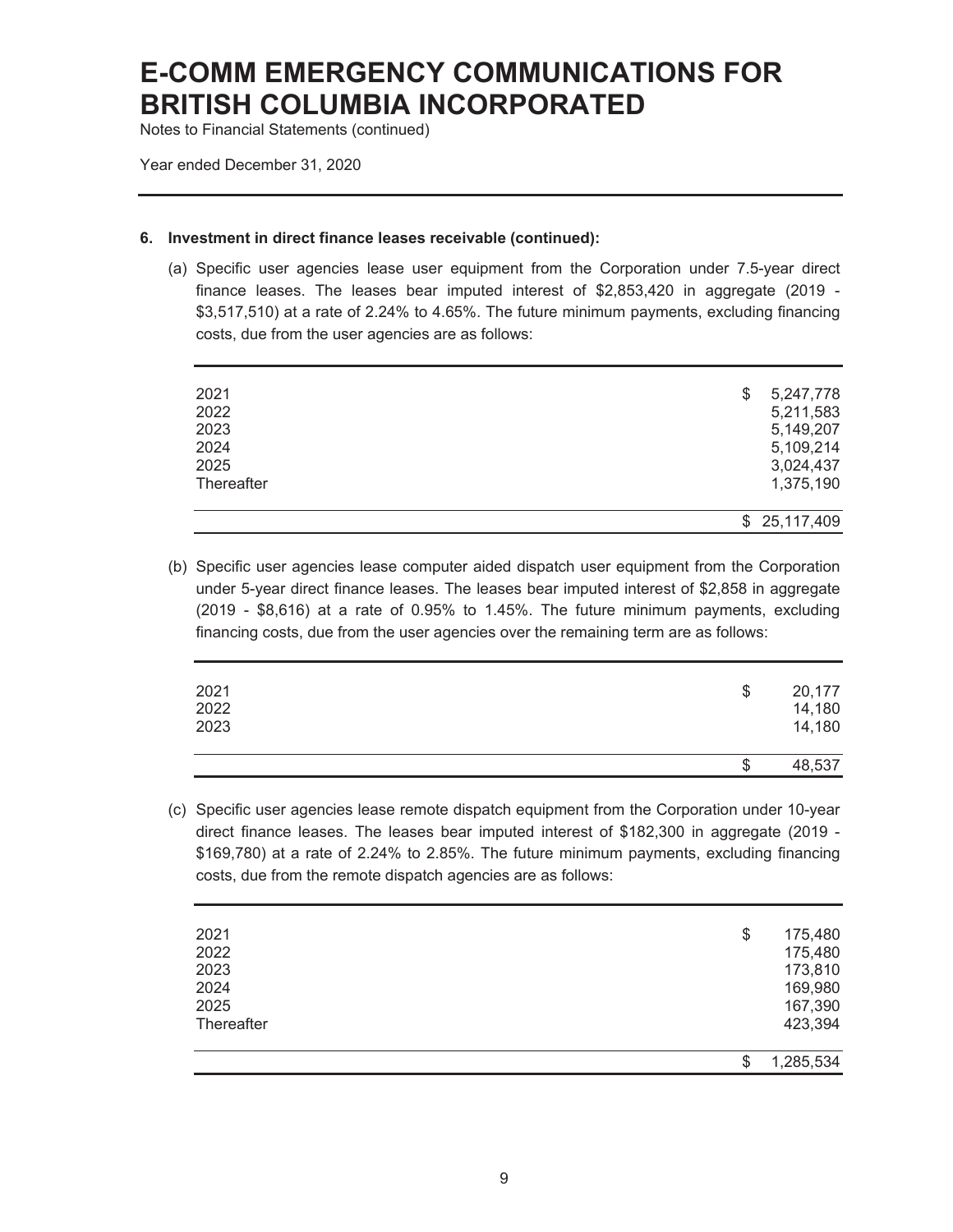Notes to Financial Statements (continued)

Year ended December 31, 2020

#### **7. Tangible capital assets:**

|                                  |             |              |             | 2020             |     | 2019       |
|----------------------------------|-------------|--------------|-------------|------------------|-----|------------|
|                                  |             |              | Accumulated | Net book         |     | Net book   |
|                                  | Cost        | depreciation |             | value            |     | value      |
|                                  |             |              |             |                  |     |            |
| \$<br><b>Building</b>            | 9,215,032   | \$           | 5.100.334   | \$<br>4.114.698  | \$  | 4,361,561  |
| Furniture, fixtures and building |             |              |             |                  |     |            |
| equipment                        | 14,870,569  |              | 12,083,542  | 2,787,027        |     | 3,254,990  |
| Radio                            | 68,511,824  |              | 28,714,784  | 39,797,040       |     | 43,812,767 |
| Dispatch consoles and            |             |              |             |                  |     |            |
| voice systems                    | 5.081.810   |              | 3,604,010   | 1,477,800        |     | 1,584,822  |
| Records management system - Fire | 2.314.575   |              | 2,298,988   | 15.587           |     | 36.162     |
| Computer aided dispatch - Fire   | 3,048,682   |              | 2,775,724   | 272.958          |     | 220,074    |
| User equipment                   | 129,696     |              | 54,841      | 74,855           |     | 96,898     |
| Leasehold improvements           | 872.503     |              | 577,852     | 294.651          |     | 458,033    |
|                                  |             |              |             |                  |     |            |
| \$.                              | 104.044.691 | \$.          | 55.210.075  | \$<br>48.834.616 | \$. | 53,825,307 |

#### **8. Accounts payable and accrued liabilities:**

Included in accounts payable and accrued liabilities as at December 31, 2020 are government remittances payable of \$1,524,309 (2019 - \$1,211,443) relating to payroll related taxes.

#### **9. Long-term debt:**

|                                                           |     | 2020             | 2019            |
|-----------------------------------------------------------|-----|------------------|-----------------|
| 1.75% unsecured note payable, maturing                    |     |                  |                 |
| June 1, 2022                                              | (a) | \$<br>1,990,069  | \$<br>3,132,491 |
| 2.85% unsecured note payable, maturing                    |     |                  |                 |
| October 3, 2023<br>2.65% unsecured note payable, maturing | (b) | 1,605,901        | 2,119,533       |
| March 24, 2024                                            | (c) | 12,887,602       | 18,152,516      |
| 2.85% unsecured note payable, maturing                    |     |                  |                 |
| October 24, 2024                                          | (d) | 20,704,110       | 25,567,530      |
| 2.24% unsecured note payable, maturing                    |     |                  |                 |
| October 9, 2029                                           | (e) | 23,260,448       | 25,500,000      |
|                                                           |     | 60,448,130       | 74,472,070      |
| Less deferred financing costs                             |     | 510,022          | 664,895         |
|                                                           |     | 59,938,108       | 73,807,175      |
| Less current portion                                      |     | 12,833,223       | 14,023,940      |
|                                                           |     | \$<br>47,104,885 | \$59,783,235    |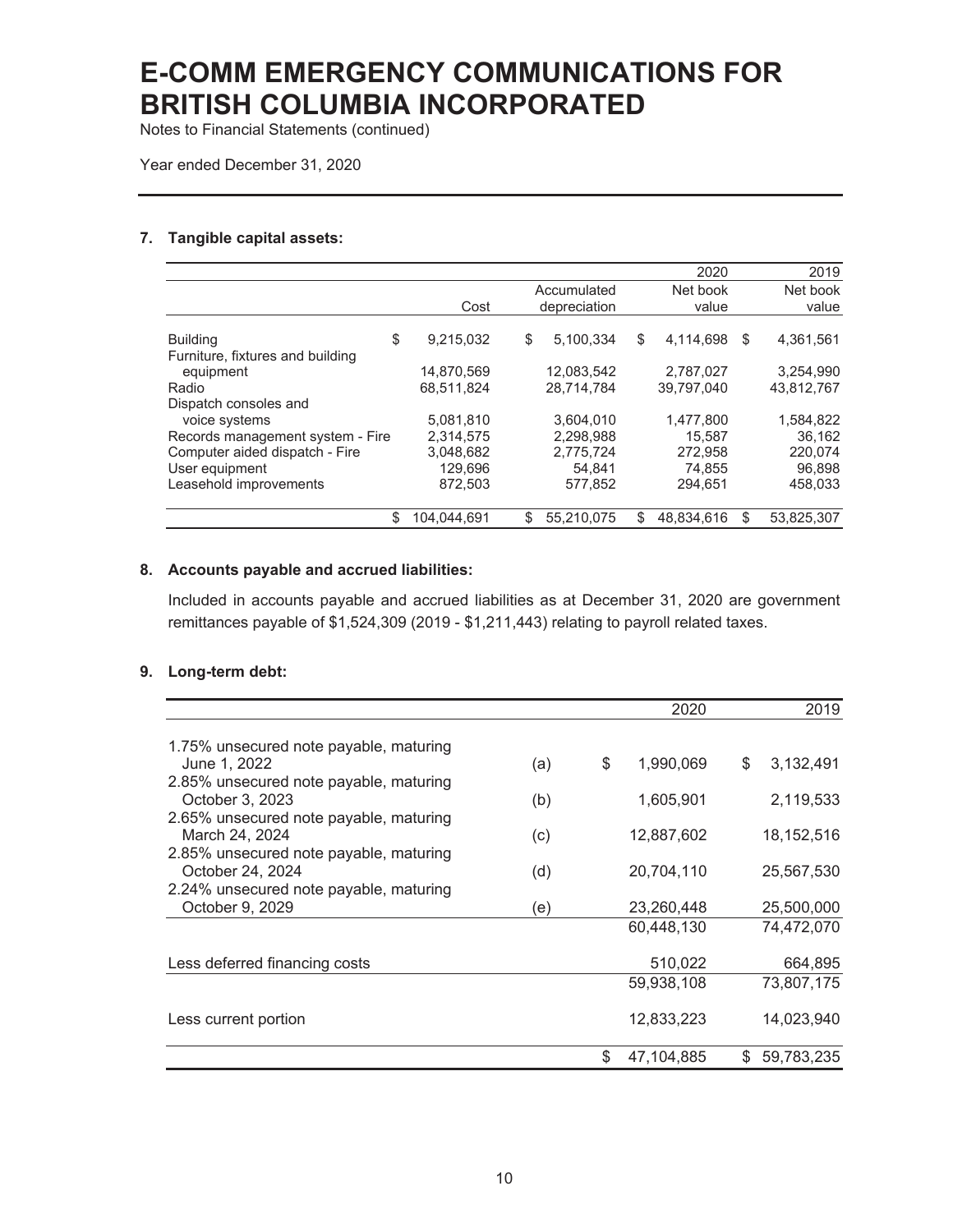Notes to Financial Statements (continued)

Year ended December 31, 2020

#### **9. Long-term debt (continued):**

On March 24, 1998, the Corporation entered into an agreement with the MFA to borrow up to a maximum of \$170,000,000. Of the \$170,000,000, \$60,448,130 (2019 - \$74,472,069), inclusive of sinking fund payments, has been drawn to date. Long-term debt is currently comprised of the following:

- (a) On April 9, 2002, the Corporation obtained \$16,000,000 of financing. This loan has a final payment due on June 1, 2022, bears interest at a rate of 1.75%, with interest calculated and paid semi-annually in each year of the loan.
- (b) On September 23, 2002, the Corporation obtained \$7,684,000 of financing. This loan has a final payment due on October 3, 2023, bears interest at a rate of 2.85%, with interest calculated and paid semi-annually in each year of the loan.
- (c) On March 24, 2008, the Corporation refinanced an existing loan, leaving a balance of \$87,000,000 repayable over 16-years. This loan has a final payment on March 24, 2024 bears interest at a rate of 2.65%, with interest calculated and paid semi-annually in each year of the loan.
- (d) On October 4, 2017, the Corporation obtained \$34,873,000 in long term borrowing from the MFA for user agency radio purchases for the P25 network. This loan has an initial term of 7 years with a final payment date of October 24, 2024, bears interest at a rate of 2.85%, with interest calculated and paid semi-annually in each year of the loan.
- (e) On October 9, 2019, the Corporation obtained \$25,500,000 in long term borrowing from the MFA for user agency P25 mobile subscriber equipment, radio infrastructure and subscriber equipment for Translink's transition onto the Corporation's radio system. The loan has a term of 10 years with a final payment date of October 9, 2029, and bears interest at a rate of 2.24%, with interest calculated and paid semi-annually in each year of the loan.

The Corporation's borrowing capacity will increase in accordance with the above maturity dates.

The repayment requirements for the existing borrowing agreements for long-term debt are reported net of the estimated sinking fund asset balances of \$110,608,870 (2019 - \$96,584,931). The sinking fund balance represents the principal payments made on outstanding debt to date. As such, the repayment schedule during the next 5-years and thereafter is as follows:

| 2021       |    | \$12,833,223 |
|------------|----|--------------|
| 2022       |    | 12,865,497   |
| 2023       |    | 12,437,245   |
| 2024       |    | 8,702,253    |
| 2025       |    | 2,596,255    |
| Thereafter |    | 11,013,657   |
|            |    |              |
|            | S. | 60,448,130   |

There is \$1,066,497 (2019 - \$1,066,497) of interest accrued on outstanding amounts at year-end.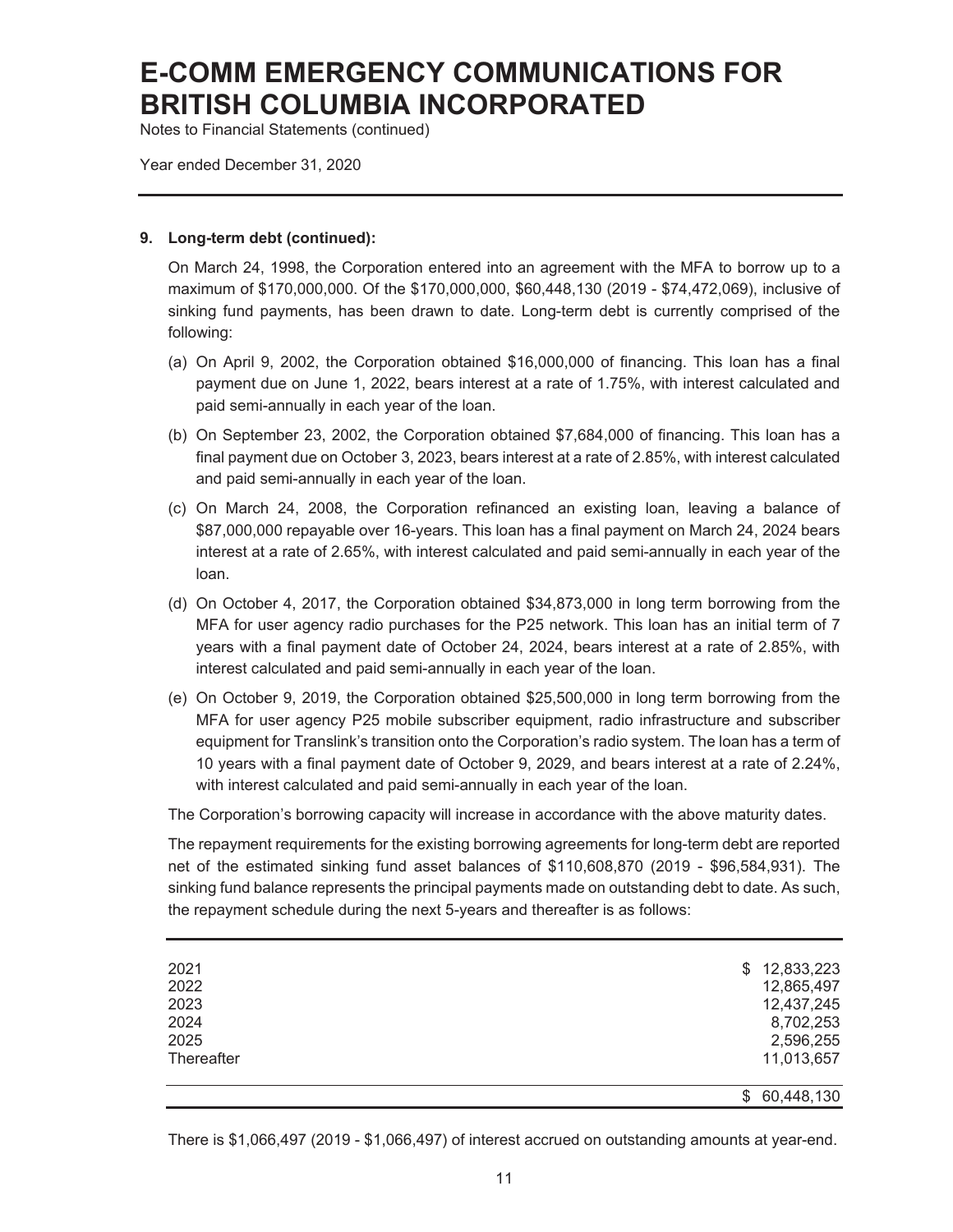Notes to Financial Statements (continued)

Year ended December 31, 2020

#### **10. Other liabilities:**

|                              |                       |   | 2020         |   | 2019       |
|------------------------------|-----------------------|---|--------------|---|------------|
|                              |                       |   |              |   |            |
| User equipment               | Ιa                    | S | 3,297,574    | S | 3,732,813  |
| Radio                        | (b)                   |   | 6,718,889    |   | 6,880,308  |
| <b>HealthLink BC</b>         | $\left( $ C $\right)$ |   | 205,304      |   | 425,223    |
| Fire RMS & CAD               | (d                    |   | 1,866,210    |   | 1,543,354  |
| Province of British Columbia | $\epsilon$            |   | 245,794      |   | 305,000    |
|                              |                       |   |              |   |            |
| Balance, end of year         |                       |   | \$12,333,771 |   | 12,886,698 |

Other liabilities consist of the following:

- (a) The Corporation has received annual payments through user equipment billings from radio member agencies starting in 2007 for future user equipment purchases for specific user agencies. The funds collected are recorded as other liabilities until they are spent on behalf of the user agencies. In 2020, \$nil (2019 - nil) was collected as billings received, \$50,000 (2019 - \$1,090,016) were repaid to user agencies, and \$385,239 (2019 - \$177,460) was drawn down for user equipment purchases on behalf of member agencies. Interest is not earned on this balance.
- (b) Starting in 2006, the Corporation has collected funds through radio billings from radio member agencies to be set aside for future radio related expenditures. The funds collected are recorded as other liabilities until they are spent. In 2020, a further \$750,000 (2019 - \$2,280,925) was collected through billings, \$928,282 (2019 - \$723,998) was authorized to be expended from the funds and was spent, and \$16,863(2019 - \$29,995) of interest was earned by and allocated to the liability, calculated based on the average bank interest rate during the year.
- (c) The Corporation has received funds from HealthLink BC for future expenditures. These amounts are recorded as other liabilities until the funds are spent. There is no interest earned on this balance.
- (d) The Corporation has collected annual payments starting in 2011 through Fire RMS and Fire CAD billings from Fire RMS and Fire CAD member agencies for future capital use. The funds collected are recorded as other liabilities until they are spent. In 2020, \$379,000 (2019 - \$405,000) was collected through billings and \$56,144 (2019 - \$37,763) was drawn down for equipment purchases. Interest is not earned on this balance.
- (e) The Corporation received funding from the Province of British Columbia for participating in Public Safety Broadband Network trials and to create a strategic roadmap for implementing NG911 service in British Columbia. The funds received are recorded as other liabilities until the funds are spent. There is no interest earned on this balance.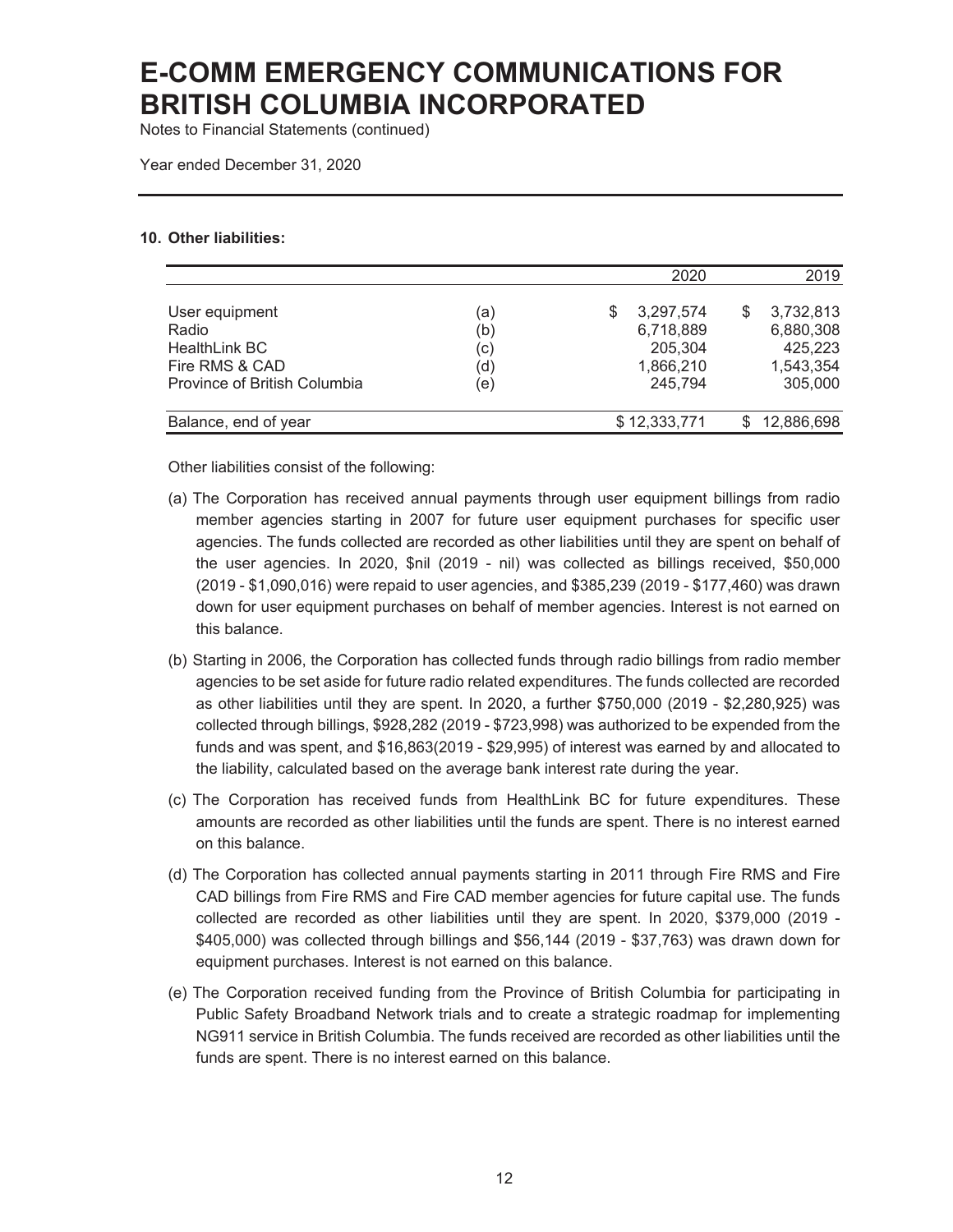Notes to Financial Statements (continued)

Year ended December 31, 2020

#### **11. Asset retirement obligation:**

The Corporation has recorded an asset retirement obligation ("ARO") for the estimated costs of restoring certain leased sites on which the Corporation's radio towers are situated to their original condition at the end of the lease terms. Changes in the asset retirement obligation during the year are as follows:

|                                                                             | 2020                |    | 2019                 |
|-----------------------------------------------------------------------------|---------------------|----|----------------------|
| Balance, beginning of year                                                  | 1,802,764           | S. | 2,404,520            |
| Accretion expense<br>Gain on decommissioning of site lease                  | 42,564<br>(17, 108) |    | 73,574<br>(18, 733)  |
| Adjustment due to revaluation of ARO<br>Additions to ARO for new site lease | (16, 125)<br>22,145 |    | (649, 979)<br>24,997 |
| Expenditures incurred                                                       | (8,791)             |    | (31, 615)            |
| Balance, end of year                                                        | 1,825,449           |    | 1,802,764            |

The undiscounted estimated cash flows required to settle the obligations range from \$5,600 to \$170,000 during the years 2021 to 2066. The cash flows are discounted using credit adjusted risk-free rates of 0.91% to 2.56% (2019 - 1.91% to 2.56%).

Other assumptions used by management to determine the carrying amount of the asset retirement obligation include costs to restore the leased sites to their original condition and the rate of inflation over the expected years to settlement.

There are certain leased sites with an indeterminable amount of the asset retirement obligation as adequate information is not available to estimate fair value. As such, no asset retirement obligation has been recorded in the Corporation's financial statements for these indeterminable amounts. These amounts are not considered significant.

#### **12. Share capital:**

(a) Authorized:

350 Class A common voting shares without par value. Following project completion, Class A shareholders are obligated to share in funding both the ongoing operations and any additional costs relating to capital assets (in accordance with a cost-sharing formula). Upon a member acquiring a Class A share, that member shall have agreed to use the Corporation's wide area radio system network to which the Class A share relates.

200 Class B common restricted voting shares without par value. Following project completion, Class B shareholders can elect to become Class A shareholders on the condition that the member agrees to use the Corporation's wide area radio system network. Class B shareholders are not obligated to share in funding the ongoing operating costs.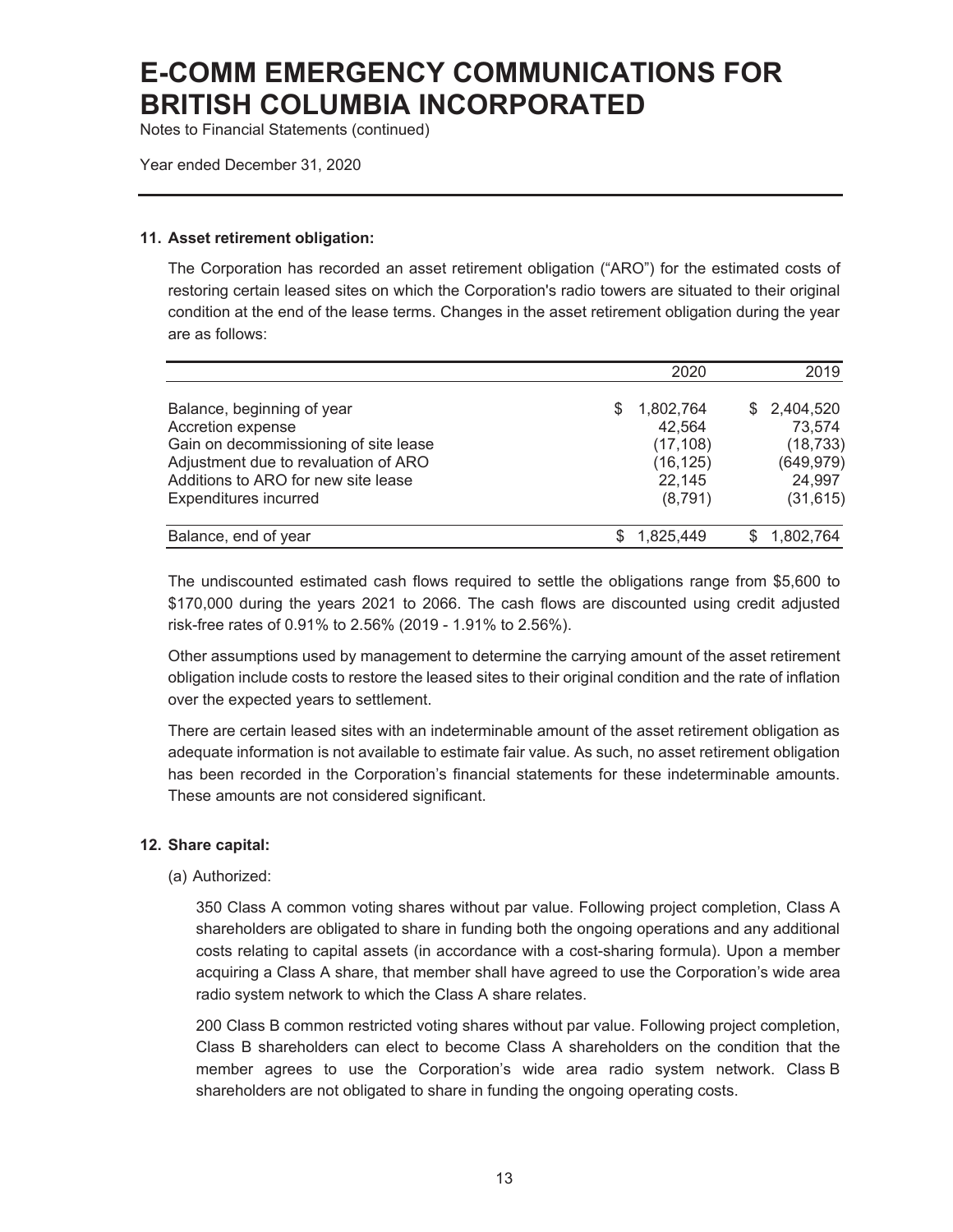Notes to Financial Statements (continued)

Year ended December 31, 2020

#### **12. Share capital (continued):**

(b) Issued:

|                                                                                                       | 2020       | 2019       |
|-------------------------------------------------------------------------------------------------------|------------|------------|
| 35 Class A common voting shares (2019 - 34)<br>20 Class B common restricted voting shares (2019 - 20) | 350<br>200 | 340<br>200 |
|                                                                                                       | 550        | -540       |

#### (c) RCMP Special User Agreement:

Due to existing Federal restrictions, the RCMP cannot become a shareholder in the Corporation. Consequently, a Special User Agreement has been executed such that the RCMP has the right to participate in the Corporation's activities project on the same terms and conditions as the Class A shareholders, including the obligation to fund both the ongoing operating costs and any additional costs relating to capital assets, in accordance with a cost-sharing formula.

#### **13. Related party transactions:**

PRIMECorp is related by virtue of executive and technology support services agreements under which certain of the Corporation's management act in executive positions for PRIMECorp and the Corporation provides technology support services to PRIMECorp. The following table summarizes transactions between PRIMECorp and the Corporation during the year:

|                                                                                                                                                                                            | 2020                                           |   | 2019                                                   |
|--------------------------------------------------------------------------------------------------------------------------------------------------------------------------------------------|------------------------------------------------|---|--------------------------------------------------------|
| Technical services and support<br>Employee secondments and employee related expenses<br><b>Executive services</b><br>Geographic Information Systems services<br>Shared facilities services | \$3,268,419<br>2,342,200<br>684,300<br>299.755 | S | 3,035,711<br>2,422,153<br>604,595<br>84,519<br>417,760 |

The above transactions, unless disclosed otherwise, are considered to be in the normal course of operations and are measured at their exchange amount, which is the amount of consideration established and agreed to by the related parties.

Included in accounts receivable is an amount of \$656,482 (2019 - \$705,314) due from PRIMECorp.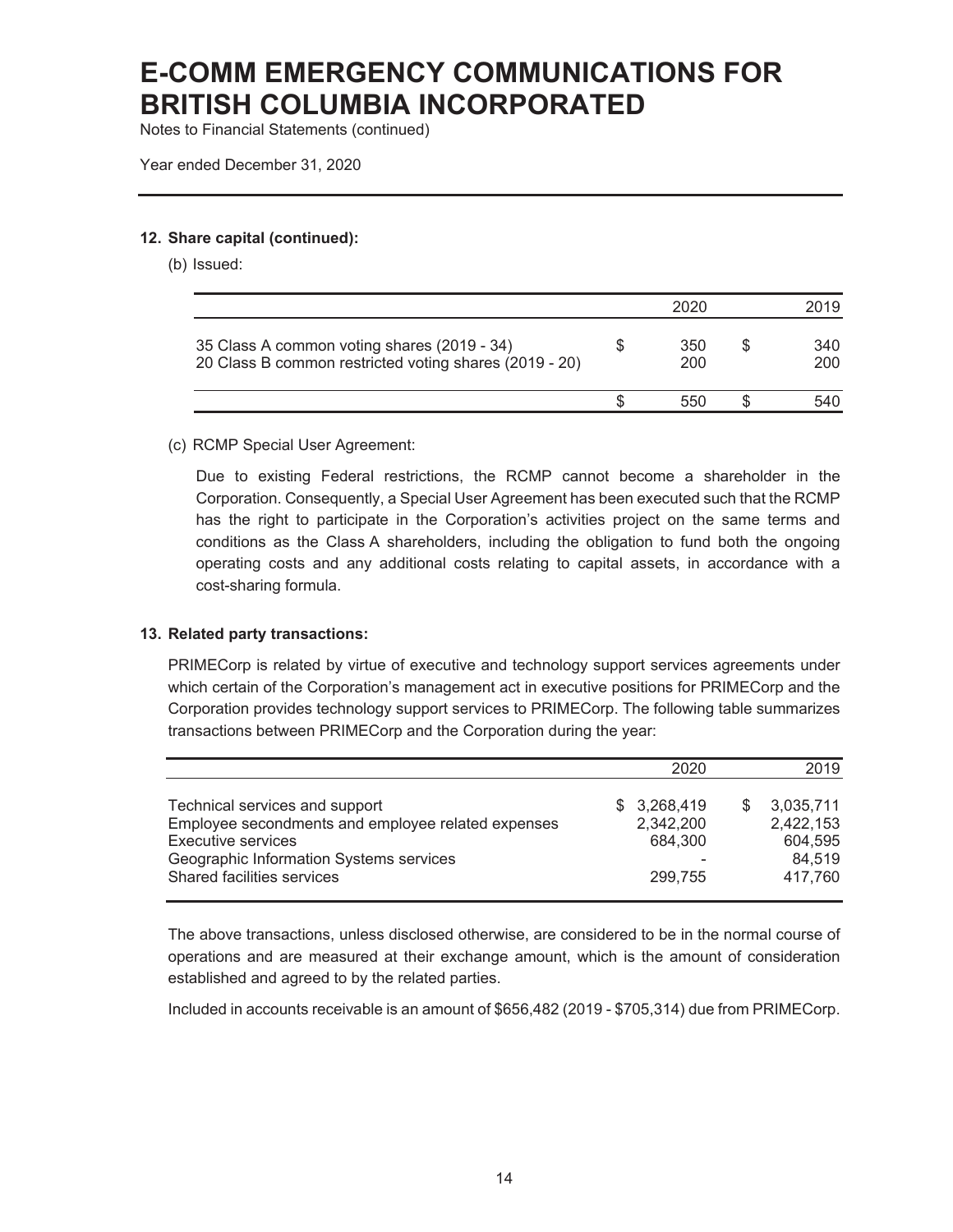Notes to Financial Statements (continued)

Year ended December 31, 2020

#### **14. Commitments:**

- (a) Operating leases:
	- (*i*) The Corporation has entered into leases of land for certain radio tower sites. These leases expire in future years from 2021 to 2066 and are renewable at the option of the Corporation. Future minimum payments under these leases, excluding option periods, are approximately as follows:

| 2021       | 1,330,380<br>S. |
|------------|-----------------|
| 2022       | 1,279,527       |
| 2023       | 1,282,517       |
| 2024       | 1,248,540       |
| 2025       | 1,228,430       |
| Thereafter | 15,679,738      |
|            | \$22,049,132    |

(*ii*) The Corporation is committed under vehicle and office equipment operating leases having varying expiry dates to the year 2023. The future minimum payments under the terms of such leases are as follows:

| 2021<br>2022<br>2023 | S  | 90,527<br>90,527<br>46,282 |
|----------------------|----|----------------------------|
|                      | \$ | 227,336                    |

(*iii*) The Corporation has entered into leases for office premises. The leases expire in future years from 2023 to 2025 and are renewable at the option of the Corporation. The future minimum payments, excluding the renewals at the option of the Corporation, are approximately as follows:

| 2021<br>2022<br>2023<br>2024<br>2025 |   | \$2,019,329<br>2,034,196<br>2,049,063<br>769,965<br>700,682 |
|--------------------------------------|---|-------------------------------------------------------------|
|                                      | S | 7,573,235                                                   |
|                                      |   |                                                             |